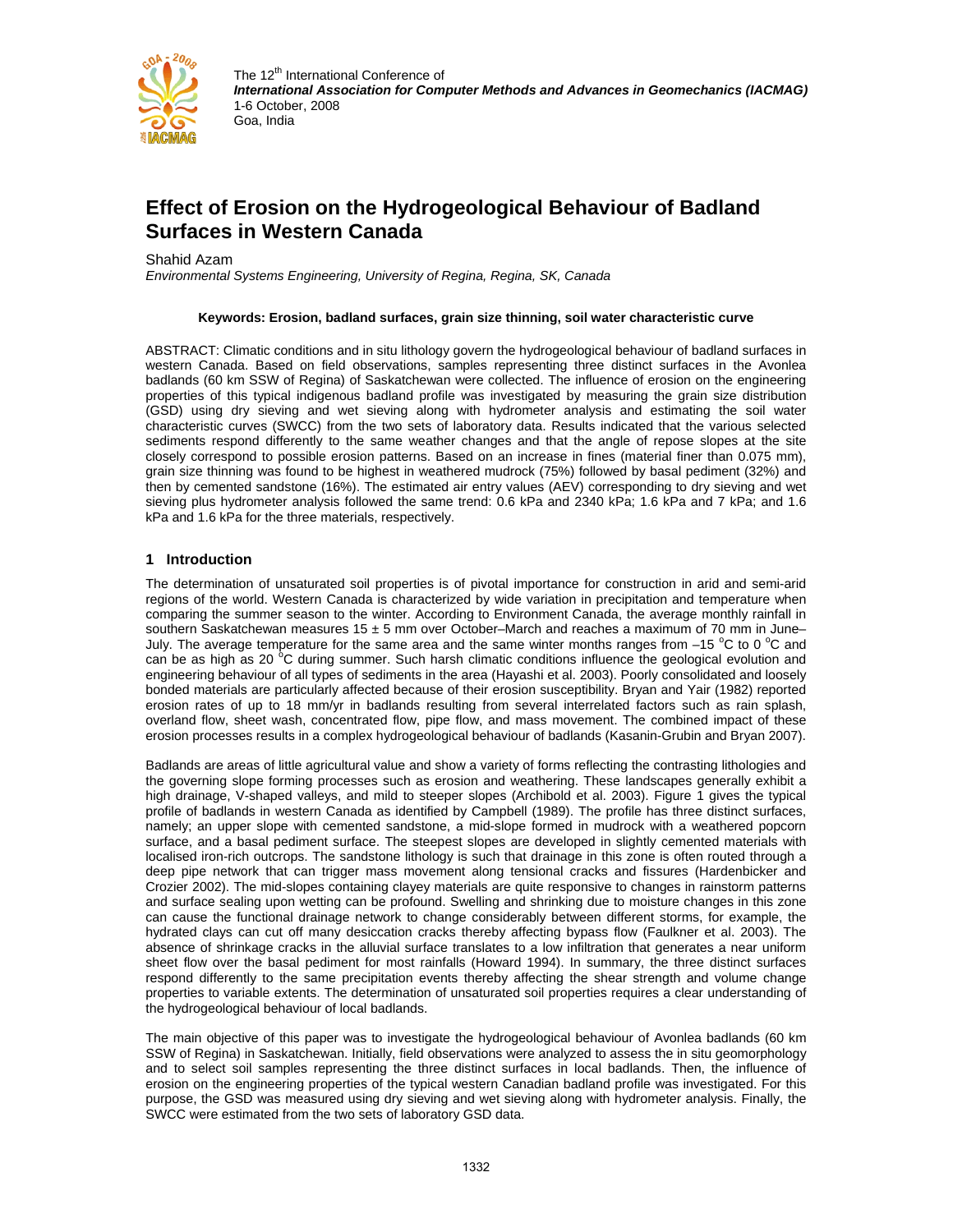



Figure 1: Typical badland profile in western Canada

# **2 Field observations**

The study site in the Avonlea region (60 km SSW of Regina) of Saskatchewan is part of the Eastend Formation. This formation consists of an upper unit (generally with thick-bedded sandy strata forming a steep slope) and a lower unit (with a thin-bedded muddy strata capped by a bentonitic layer). The development of the investigated badlands was triggered by rapid post-Pleistocene incision of a meltwater channel in the marine and lagoonal sediments of the Upper Cretaceous. These sediments generally comprised of unconsolidated and weakly cemented materials such as silty clays, shales, and marls (Hodges and Bryan 1982). Alterations of climate over geologic time imparted significant changes in the badland development in situ. Figure 2 describes the salient features of the three distinct layers in the Avonlea badlands: (a) cemented sandstone, (b) weathered mudrock, and (c) basal pediment.

# 2.1 Cemented sandstone

The cemented sandstone had a light grey colour (dry 10YR-3/2) and created the upper steep slopes as given in Figure 1. According to Kent and Vigrass (1973), this layer of the investigated badlands is primarily composed of quartz and calcite sand grains with resistant concretionary ironstone fragments. Overall, the sandstone included cross-bedded arkoses and thin silty shale sheets with dense rills and pipes. The sandstone surface was found to have a very thin weathering rind that was frequently pitted due to raindrop impacts. At the site, an ironstone layer forming a distinct step in the middle of the profile bisected the slope profile. Rills in the lower part of the profile were observed to be 35 cm to 40 cm apart (Imeson and Verstraten 1988).

## 2.2 Weathered mudrock

The mudrock had a dark olive grey colour (dry 5 Y-5/2) and was found to possess a maximum of 50 cm deep weathered surface crust. The "popcorn" layer comprised of loosely connected crumbs (up to 10 mm in size) formed by desiccation of an initially water bearing clayey material. Due to surface sealing upon wetting, this layer protects the underlying layer from most climatic events. Consequently, the bottom intact layer was observed to be relatively lighter in colour (minimal physical and chemical weathering) and contained old angular shards.

## 2.3 Basal pediment

The basal pediment had a light grey colour (dry 10YR 4/3) and showed no evidence of clayey materials. Although, traces of air bubbles (up to 2 mm in size) could be seen beneath the surface, the absence of desiccation cracks in the alluvial deposit indicated the dominance of sheet flow on the surface.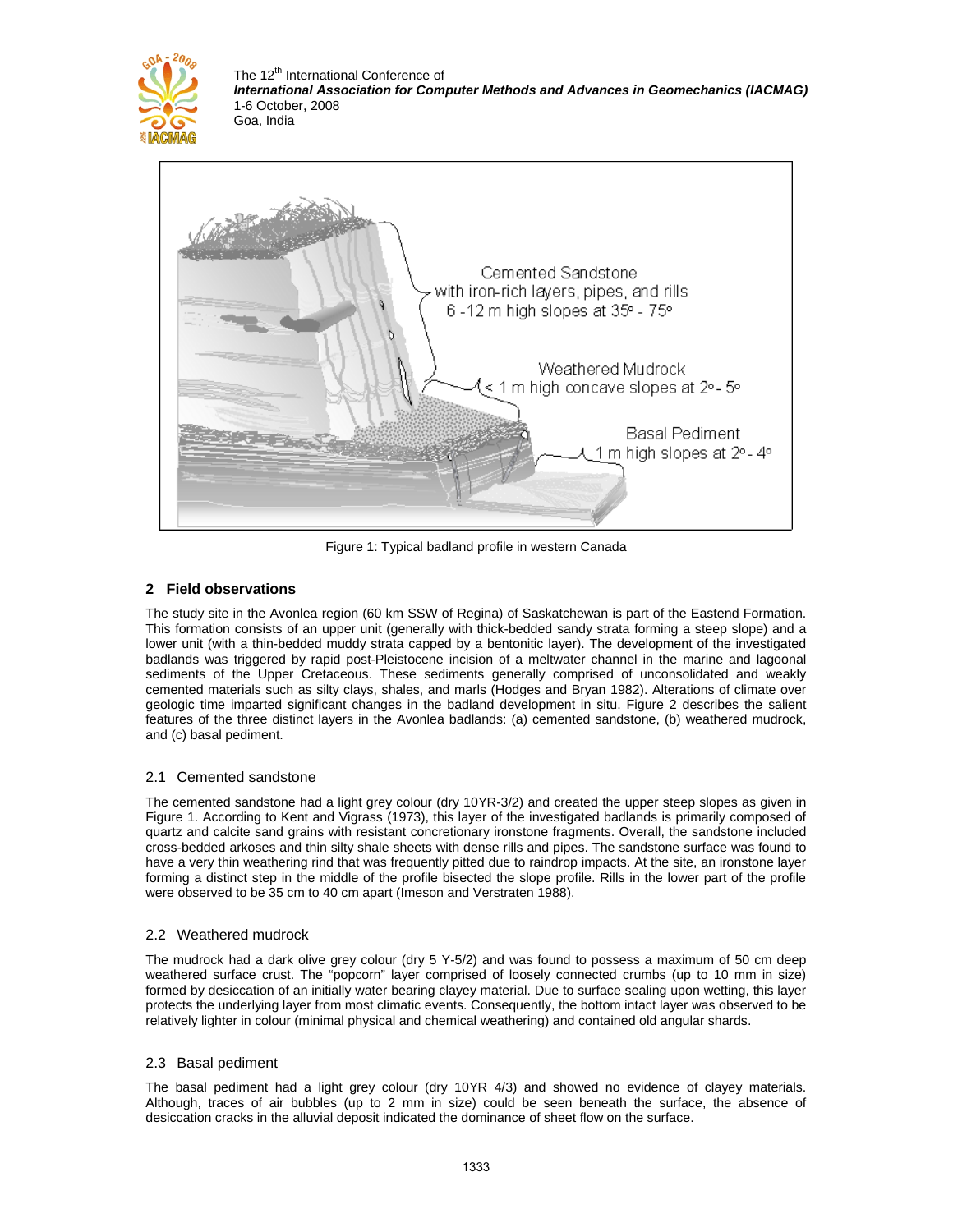







Figure 2: Various distinct layers in the Avonlea badlands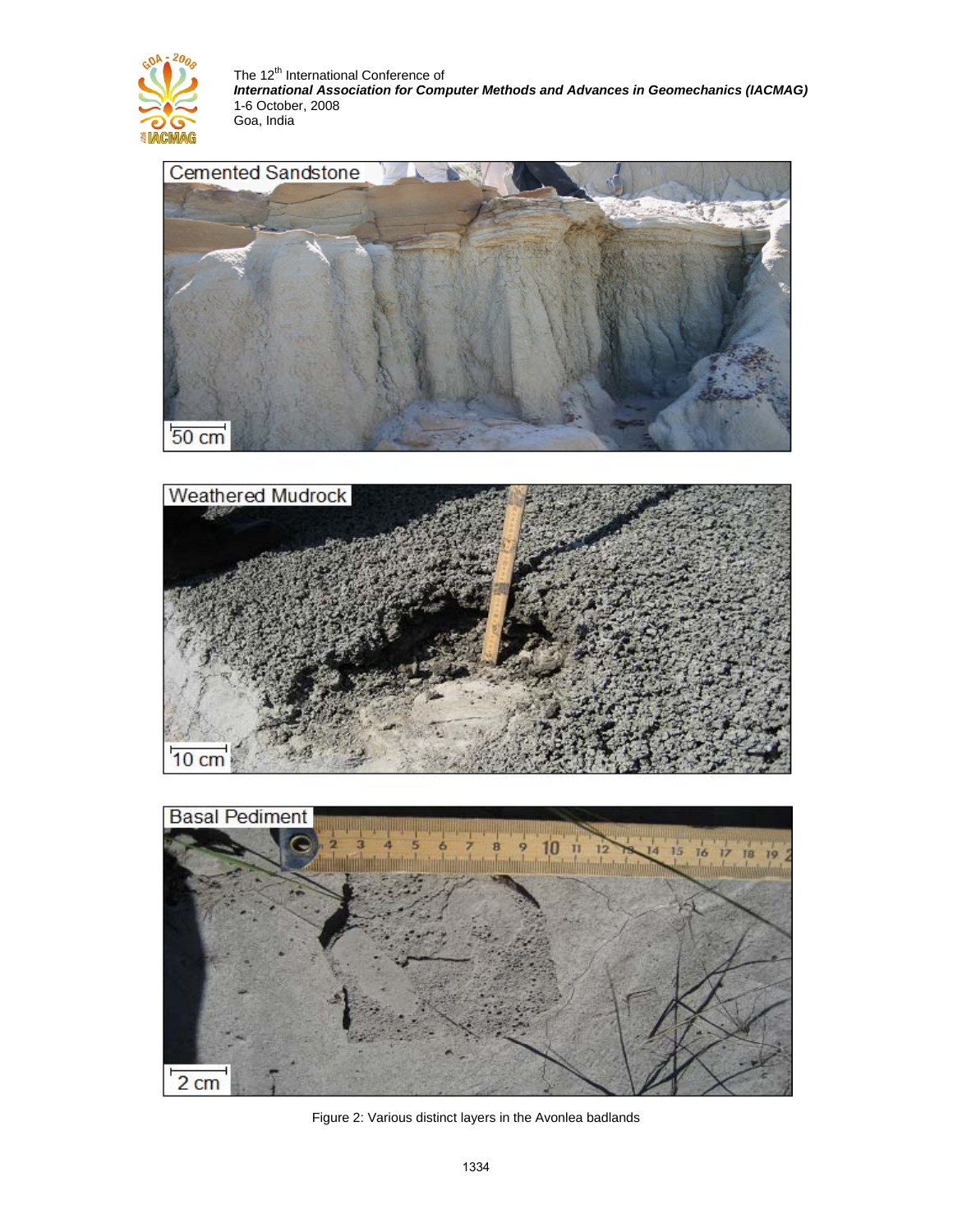

## **3 Investigation methods**

Representative soil samples were retrieved from the above-mentioned three distinct surfaces of Avonlea badlands. The geotechnical index properties including gravimetric water content (w), specific gravity  $(G_s)$ , and dry unit weight  $(\gamma_d)$  were determined according to the following ASTM procedures: Standard Test Methods for Laboratory Determination of Water (Moisture) Content of Soil and Rock by Mass (D 2216-05), Standard Test Methods for Specific Gravity of Soil Solids by Water Pycnometer (D 854-06), and Standard Test Method for Density of Soil in Place by the Drive-Cylinder Method (D 2937-04), respectively. The gravimetric water content was converted to the volumetric water content by multiplying the former with  $\gamma_d$  and assuming that the unit weight of water equals 1.0 g/cm<sup>3</sup>. The GSD was measured in the laboratory in three stages: (i) dry sieving (according to ASTM D 6913, with the modification that air-dried samples were used instead of oven dried samples to preserve the grain sizes representative of the field); (ii) wet sieving (using distilled water to simulate the effect of precipitation on grain size distribution); and (iii) hydrometer analyses on material finer than 0.075 mm (in accordance with the ASTM D 422-63(1998) standard test method to determine the actual grain sizes of the fines). Material coarser than 0.075 mm was defined as sand and that finer than 0.075 mm was defined as fines. Likewise, the percentage of grain size less than 0.002 mm was defined as clays. Further, the fines included both silts (material ranging between 0.075 mm and 0.002 mm) and clay. The measured GSD data were fitted according to the following unimodal equation (Fredlund et al., 2000):

$$
P_p(d) = \frac{1}{\ln\left(\exp(1) + \left(\frac{g_a}{d}\right)^{g_a}\right)^{g_a}\left[1 - \left[\frac{\ln\left(1 + \frac{d_r}{d}\right)}{\ln\left(1 + \frac{d_r}{d_m}\right)}\right]^{\gamma}\right]}
$$

 $(1)$ 

where:

- $P_p$  (d) = percent passing a particular grain-size, d,
- $g_a$  = fitting parameter corresponding to the initial break in the grain-size curve,
- $g_n$  = fitting parameter corresponding to the maximum slope of grain-size curve,
- $g_m$  = fitting parameter corresponding to the curvature of the grain-size curve,
- $d = \text{grain diameter (mm)}$ ,
- $d_r$  = residual grain diameter (mm),
- $d_m$  = minimum grain diameter (mm)

The mathematical fit equation describing the measured GSD data along with the geotechnical index properties (w,  $G_s$ , and  $\gamma_d$ ) were used to estimate the SWCC in the computer software of SoilVision Systems. Based on a physico-empirical approach, the software divided the GSD into uniform particle sizes, each size assigned an individual SWCC from the database of measured SWCC, and all summed to develop the entire curve (Fredlund et al., 2002). To confirm the mathematical predictions, part of the SWCC during desorption was determined for basal pediment. A pressure plate (156 mm internal diameter and 178 mm high) along with a high air-entry ceramic disk was used. The test was conducted as per the ASTM Standard Test Method for Capillary Moisture Relationships for Coarse and Medium Textured Soils by Porous Plate Apparatus (D 2325-68(2000)).

## **4 Result and discussion**

Table 1 summarizes the geotechnical index properties and the GSD analyses for the three surface samples of Avonlea badlands. The  $\bar{G}_s$  of the various samples measured 2.80  $\pm$  0.05 and the individual values mathced material composition. The  $\gamma_d$  values showed variation and were indicative of field conditions at the study site.

The GSD is a continuous curve representing the amount of various grain sizes present in a soil. Figure 3 gives the measured GSD data using dry sieving and wet sieving plus hydrometer analysis for the investigated samples as well as the fitted curves for the same using equation (1). The figure indicates that the unimodal curves matched reasonably well with the measured data. The material fraction finer than 4.75 mm was used along with the coefficient of curvature  $(C_c)$  and the coefficient of uniformity  $(C_u)$  to classify the various soils according to the Unified Soil Classification System (USCS). Samples containing more than 50% material finer than 0.075 mm were defined as fine-grained soils for which consistency limits reported by Hardenbicker et al. (2007) were used as part of the classification. Among the coarse-grained soils (containing 50% material coarser than 0.075 mm), well-graded soils exhibited a  $C<sub>c</sub>$  between 1 and 3 together with a  $C<sub>u</sub>$  of more than 6 for sands. Table 1 reveals that the increase in the amount of fines (material finer than 0.075 mm) was highest in weathered mudrock (75.1%) followed by basal pediment (31.7%) and then by cemented sandstone (16.3%). The variable grain size thinning of the investigated soils explains their variable erosion susceptibility during rainfall and corroborates field observations (Regues and Gallart 2004). The similar increase in clay size between the two test methods is attributed to particle breakage in the presence of water and dispersing agent and is expected to reduce erosion.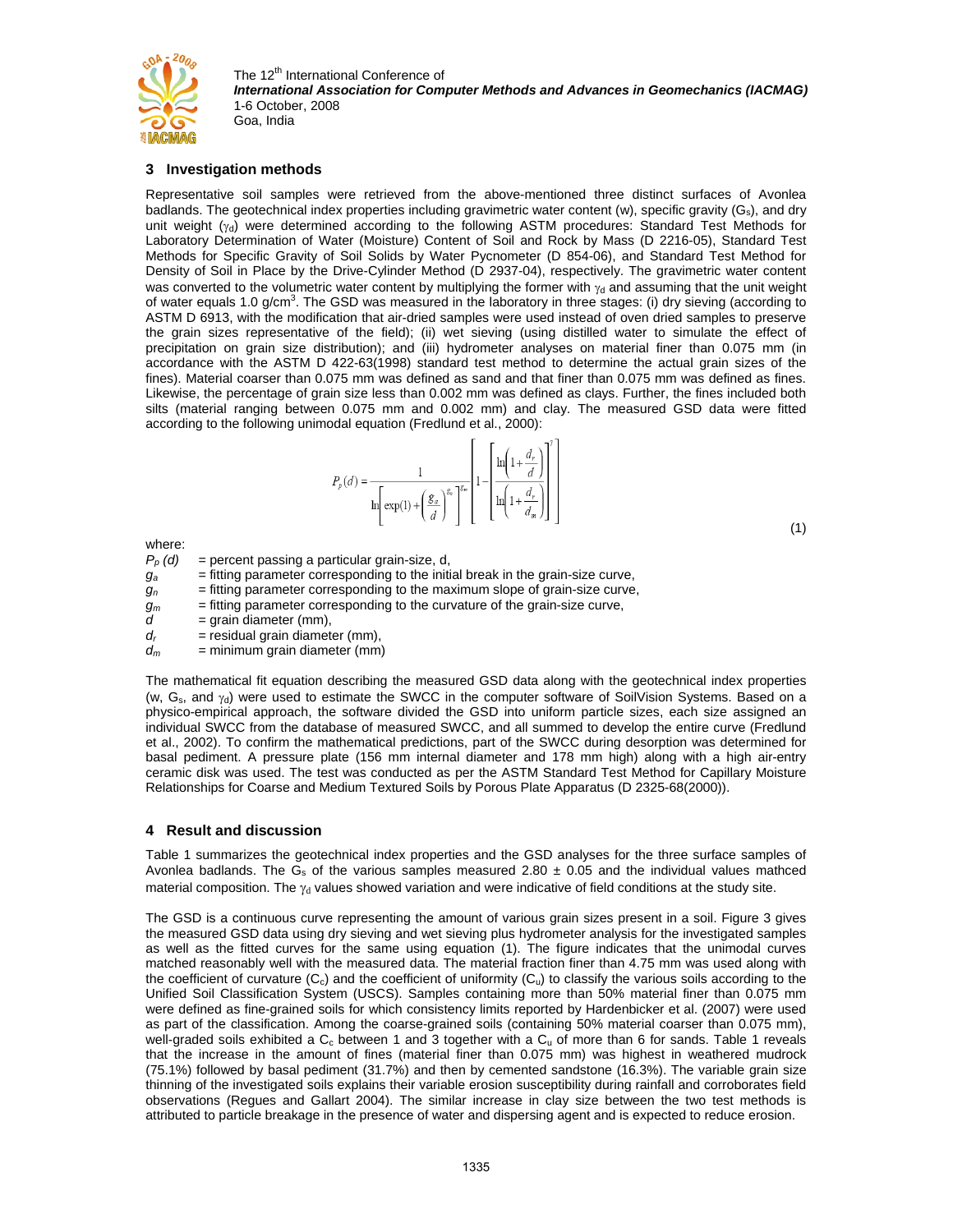

|  | Table 1: Summary of geotechnical index properties and GSD analyses for the investigated samples |  |  |  |  |
|--|-------------------------------------------------------------------------------------------------|--|--|--|--|
|  |                                                                                                 |  |  |  |  |

| Sample identification and GSD test method   | w<br>(%) | G.   | γd<br>a/cm | (%)  | $-0.075$ mm $-0.002$ mm<br>(9/0) | $\sim$ $*$<br>◡◦ | C⊮t  | <b>USCS</b><br>classification |
|---------------------------------------------|----------|------|------------|------|----------------------------------|------------------|------|-------------------------------|
| Cemented Sandstone (dry sieve)              | 2.8      | -78  | 1.74       | 6.3  | 0.2                              |                  | 22   | SP-SM                         |
| Cemented Sandstone (wet sieve + hydrometer) |          |      |            | 22.6 | 8.0                              | 5.0              | 16.5 | <b>SM</b>                     |
| Weathered Mudrock (dry sieve)               | 30.9     | 2.85 | 0.92       | 9.3  | 3.8                              | 3.0              | 15.5 | SW-SM                         |
| Weathered Mudrock (wet sieve + hydrometer)  |          |      |            | 84.4 | 38.4                             |                  |      | MH                            |
| Basal Pediment (dry sieve)                  |          | .76  | 1.33       | 28.8 | 0.0                              | 0.9              | 2.5  | <b>SM</b>                     |
| Basal Pediment (wet sieve + hydrometer)     |          |      |            | 60.5 | 6.4                              |                  | 11.0 | ML                            |

 $\dagger$  Coefficient of Uniformity,  $C_u = D_{60}/D_{10}$ 

\* Coefficient of Curvature,  $C_c = (D_{30})^2 / (D_{10} \times D_{60})$ 

The soil water characteristic curve is primarily a representation of the pore sizes present in the soil. Figure 4 gives the predicted SWCC of the selected Avonlea badland samples and the results summarized in Table 2. The data depicted herein indicates different types of hydrogeological behaviour for the investigated materials and generally confirms the GSD data and field observations.

| Sample identification and GSD test method   | Saturated<br>volumetric water<br>content | Air entry value<br>(kPa) | Residual<br>volumetric water<br>content | Residual matric<br>suction (kPa) |
|---------------------------------------------|------------------------------------------|--------------------------|-----------------------------------------|----------------------------------|
| Cemented Sandstone (dry sieve)              | 0.37                                     | 1.6                      | 0.10                                    | 11.0                             |
| Cemented Sandstone (wet sieve + hydrometer) | 0.37                                     | 1.6                      | 0.13                                    | 11.0                             |
| Weathered Mudrock (dry sieve)               | 0.68                                     | 0.6                      | 0.16                                    | 2.5                              |
| Weathered Mudrock (wet sieve + hydrometer)  | 0.68                                     | 2340.0                   | 0.07                                    | 229087.0                         |
| Basal Pediment (dry sieve)                  | 0.52                                     | 1.6                      | 0.15                                    | 47.9                             |
| Basal Pediment (wet sieve + hydrometer)     | 0.52                                     | 7.0                      | 0.40                                    | 208.9                            |

| Table 2 Summary of the estimated SWCC for the investigated samples |
|--------------------------------------------------------------------|
|--------------------------------------------------------------------|

The cemented sandstone did not show any significant change in the various parameters obtained from the two SWCCs despite some grain size thinning. The identical AEV of 1.6 kPa (corresponding to 0.16 m of water) indicates that the clay size material minimizes possible erosion of the coarser particles. Some surficial erosion is still observable in the form of rain pitting on the slopes in the field, as shown in Figure 2. Overall, this predominantly sandy soil possesses enough friction along with the necessary cementation (provided by about 8% clay size fraction) to hold up to 12 m high steep slopes on the site (Azam et al. 2007). The nature of the cementing material should be investigated by determining the mineralogical composition of the clay size fraction. Furthermore, the low AEV of the cemented sandstone indicates that contribution from the suction component of shear strength is negligible for this material.

The low AEV of 0.6 kPa for the weathered mudrock (based on dry sieve GSD fit) is attributed to the highly porous nature of this soil in desiccated conditions, as shown in Figure 2. These pores were completely sealed when the clay size material (38%) adsorbed water upon wetting (precipitation or snow melt) thereby resulting in a high AEV of 2340 kPa. This is in accordance with GSD data that showed a change from an SW-SM (sand) to an MH (inorganic silt of high plasticity) material due to wetting. The high grain size thinning determined for this material (given in Figure 3) is not associated with erosion but instead with closing down of the pore spaces between the loosely connected popcorns (Bryan et al. 1984). This confirms the field observation of an intact bottom layer protected from climatic events by the overlying popcorn layer of the weathered mudrock.

The AEV of 1.6 kPa (based on dry sieve GSD fit) for the basal pediment was found to be similar to that for the cemented sandstone. This value increased to 7 kPa (based on wet sieve and hydrometer GSD fit) owing to sediment erosion as observed in the field. The measured data between 30 kPa and 500 kPa closely matched the predicted SWCC. The GSD fit (based on wet sieve and hydrometer) overestimated the clay size fraction as the actual measured data indicated less than 2% clay. Such a low amount of clay size cannot result in any appreciable reduction in erosion even in the presence of some active clay minerals (Mitchell and Soga 2005).

It is interesting to note that the cemented sandstone under wet conditions is identical to the basal pediment under dry conditions in the sense that both of the materials are classified as SM (silty sand) and have an AEV of 1.6 kPa. This suggests that the two surface sediments are genetically connected, that is, material erosion due to rainfall from the former (at a higher elevation) is accumulated in the latter (at a lower elevation) as observed during dry conditions. None of the eroded material is retained in the intermediate zone because the weathered mudrock behaves like a completely sealed surface. Since the basal pediment is relatively more susceptible to erosion than the other materials, it is converted to an ML (inorganic silt) material with a corresponding increase in AEV to 7 kPa during the wet season.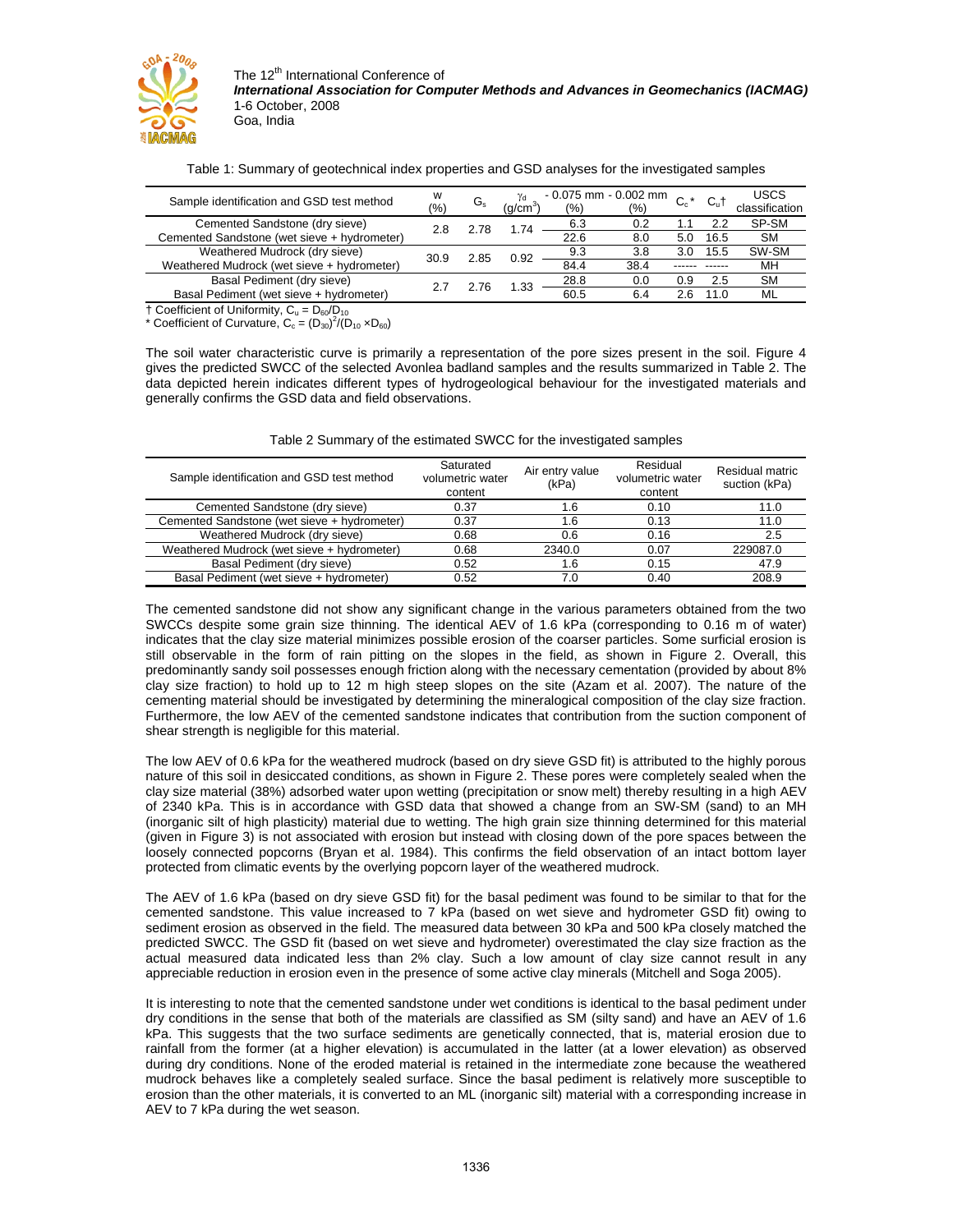

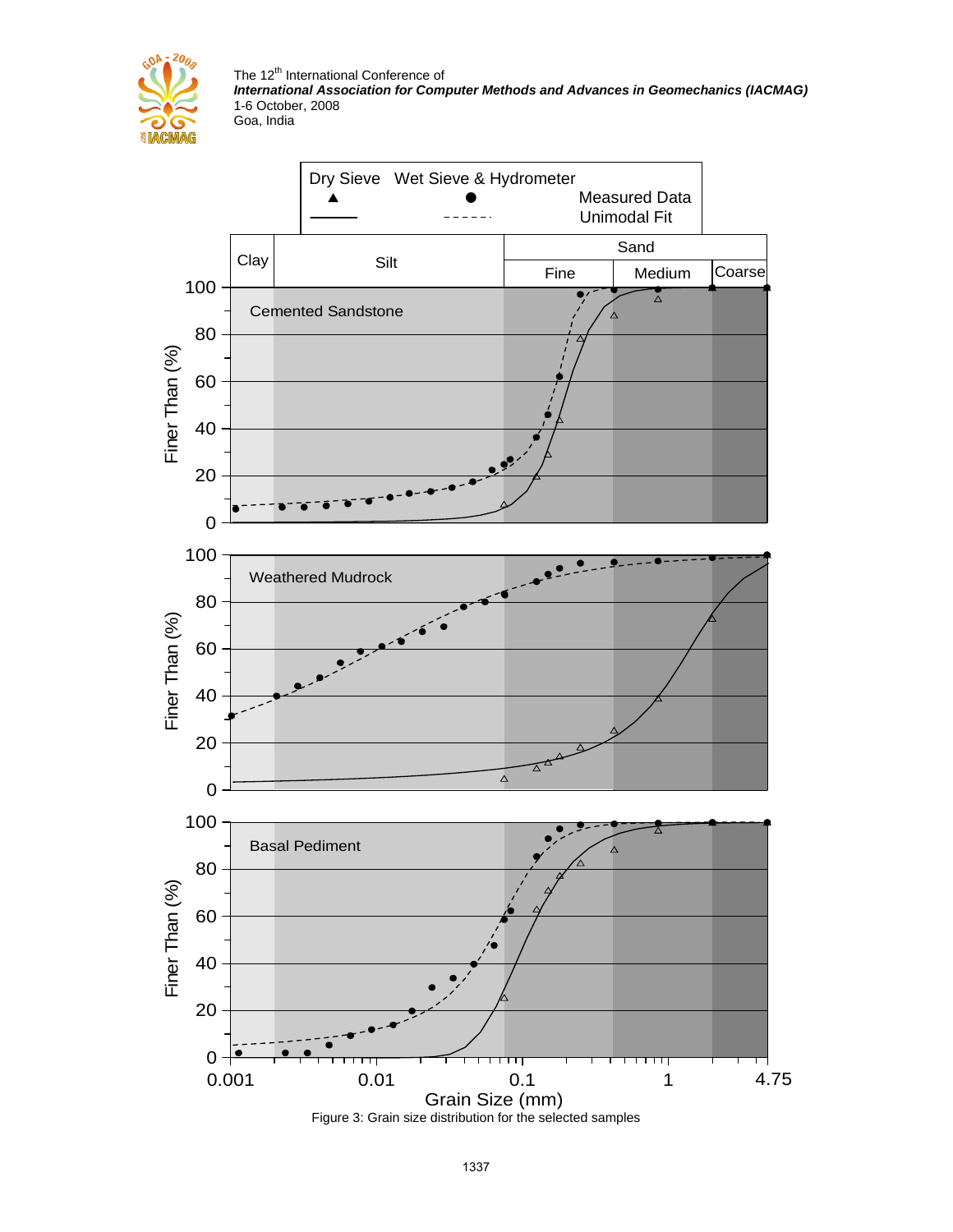